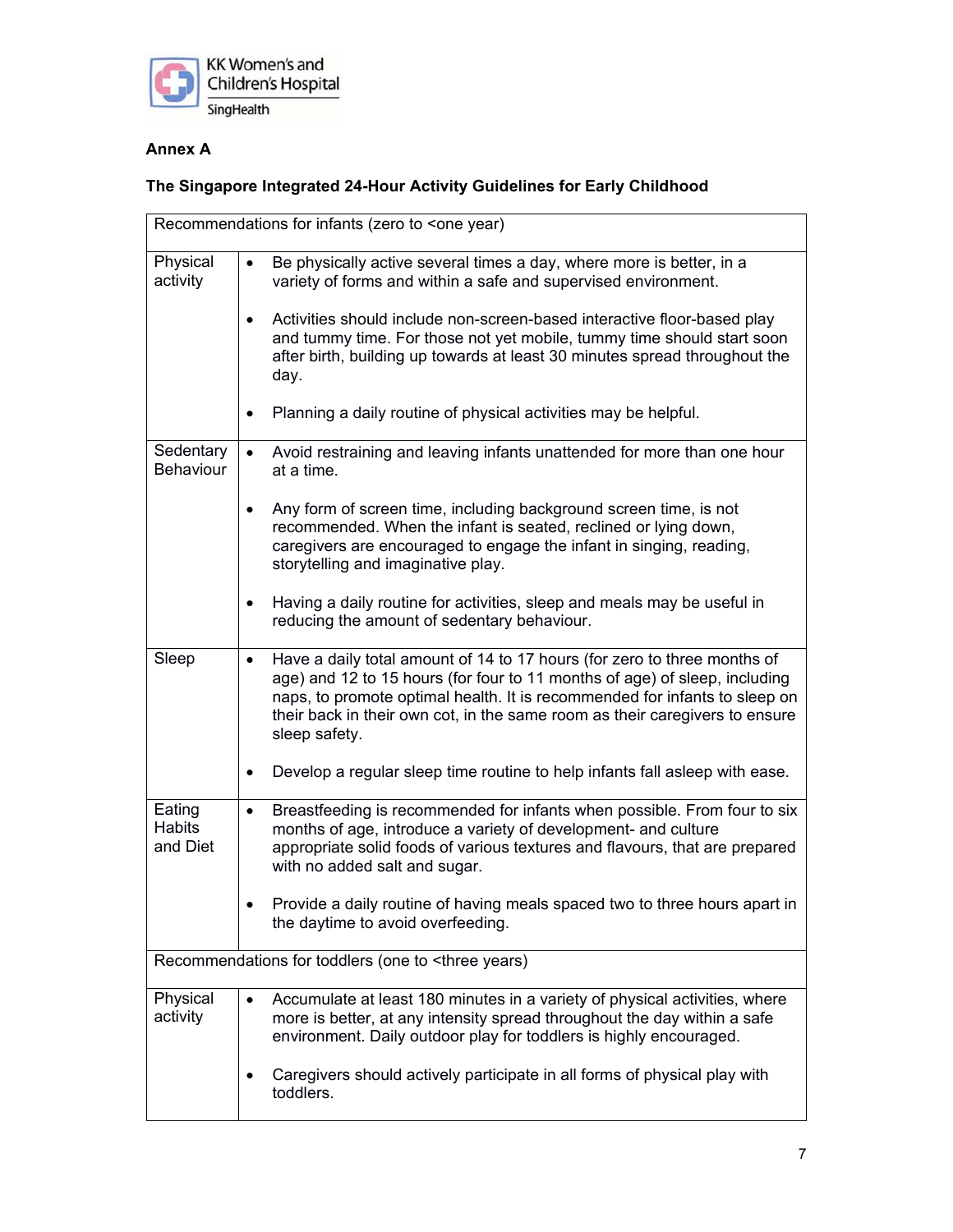

KK Women's and<br>Children's Hospital SingHealth

| Sedentary<br>Behaviour       | $\bullet$ | Avoid restraining toddlers on a seat for more than one hour at a time.                                                                                                                                                                                                                                      |
|------------------------------|-----------|-------------------------------------------------------------------------------------------------------------------------------------------------------------------------------------------------------------------------------------------------------------------------------------------------------------|
|                              | $\bullet$ | Screen time, regardless of the type of device, is not recommended for<br>toddlers younger than 18 months of age, and should be limited to less<br>than one hour per day for toddlers who are 18 months and above.                                                                                           |
|                              | $\bullet$ | When sitting or lying down, it would be most beneficial to engage the<br>toddler in singing, reading, storytelling or imaginative play.                                                                                                                                                                     |
| Sleep                        | $\bullet$ | Have a daily total amount of 11 to 14 hours of sleep with regular sleep<br>and wake-up times. Develop a bedtime routine and keep to a consistent<br>bedtime.                                                                                                                                                |
|                              | $\bullet$ | Provide a conducive sleep environment and avoid screen time 30<br>minutes before night-time sleep.                                                                                                                                                                                                          |
| Eating<br>Habits<br>and Diet | $\bullet$ | Continue to increase the variety of foods offered to your toddler and wean<br>off milk as the main source of nutrition. Introduce healthy family meals<br>and offer whole milk and water, while establishing a structured routine for<br>meal and snack times.                                              |
|                              | $\bullet$ | Avoid screen time during meal times. Using food to soothe your toddler or<br>as a reward is discouraged.                                                                                                                                                                                                    |
|                              |           | Recommendations for preschoolers (three to <seven td="" years)<=""></seven>                                                                                                                                                                                                                                 |
| Physical<br>activity         | $\bullet$ | Accumulate at least 180 minutes of physical activity at any intensity<br>spread throughout the day and within a safe environment. At least 60<br>minutes should be of moderate-to vigorous-intensity, where more is<br>better, and the physical activities can be accumulative and take different<br>forms. |
|                              | $\bullet$ | Older preschoolers (five to six years of age) should be exposed to a<br>variety of age-appropriate vigorous-intensity play and engage in muscle-<br>and bone-strengthening activities several times a week. Daily outdoor<br>active play among preschoolers is highly encouraged.                           |
|                              |           | Caregivers should participate actively with preschoolers during all forms<br>of active play.                                                                                                                                                                                                                |
| Sedentary<br>Behaviour       |           | Limit the total daily amount of sedentary behaviour, such as sitting,<br>reclining or lying down, and take breaks during extended periods of time<br>spent being sedentary.                                                                                                                                 |
|                              |           | Recreational sedentary screen viewing time, regardless of the type of<br>screen device, should be limited to less than one hour per day.                                                                                                                                                                    |
| Sleep                        | $\bullet$ | Have a daily total of 10 to 13 hours (for three to five years of age) or nine<br>to 11 hours (for six years of age) sleep. Older preschoolers may not need<br>to nap if sufficient sleep has been obtained at night. Develop a bedtime<br>routine and keep to a consistent bed and wake-up time.            |